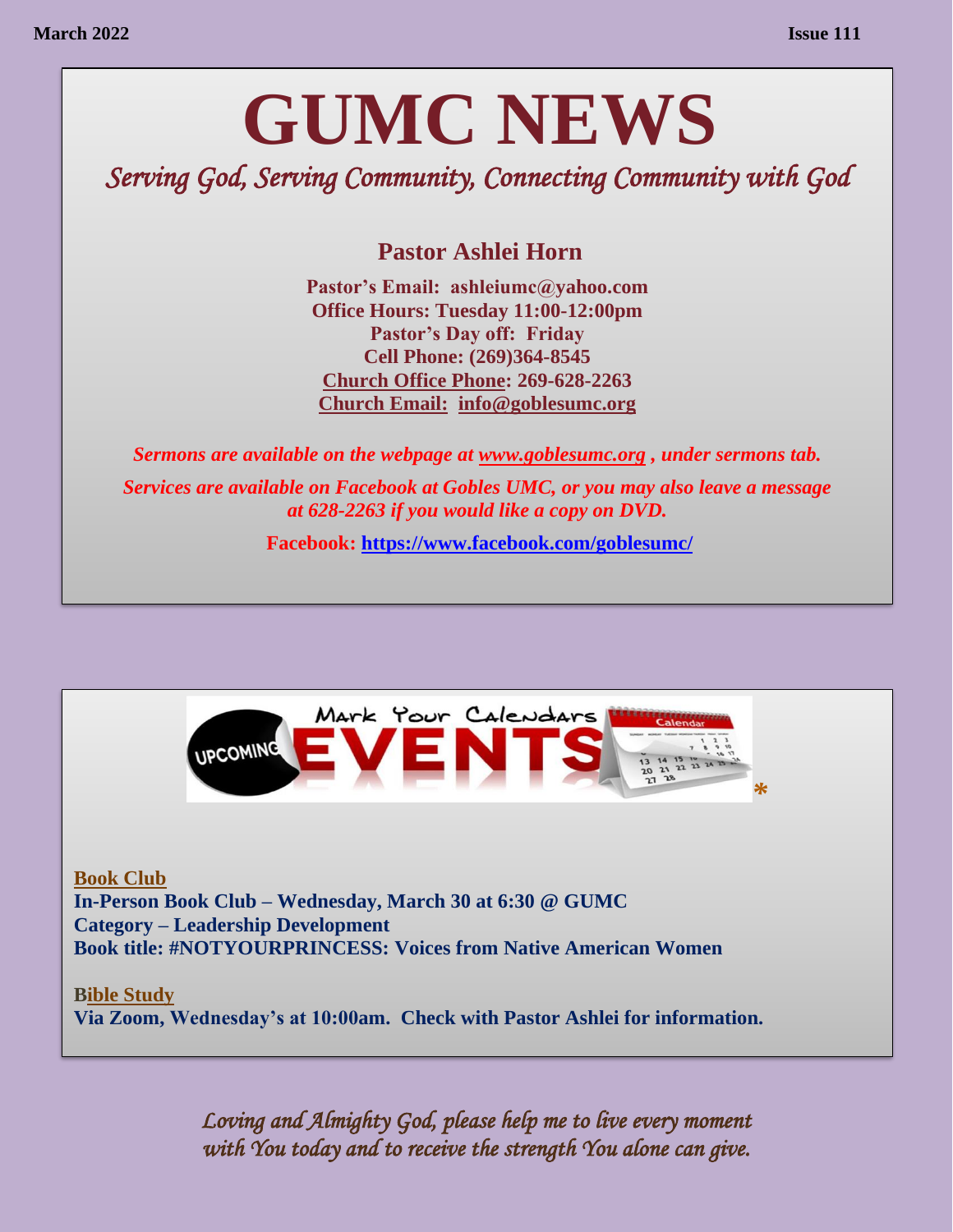# *Treasurer's Report for March*

**All bill payments are current and your gifts have met those payments. Thank you and God Bless you.**

*Dennis, Treasurer*

#### **Trustee Report**

**On Wednesday, February 23rd, Rodgers Glass of Battle Creek replaced the entire front glass entrance on the East side of the church. The new doors have a safety locking system and can be unlocked from the inside of the building. The old front had aged to the point of cold air leaking in, seals between the windows had gone bad and the key lock was worn out.** 

**The new entry looks great and will save money on heating bills.** 

**Thanks to everyone who helped before and after the installation.**

*Chuck, Trustee Chair*

# *\*Thank You from the Fosdick's\**

**There aren't enough words to express how much Roger loved the Gobles United Methodist church and the wonderful people who are the Church. About this time of year, he would say, "Have we gotten the letter saying we usher in August?" Movies and popcorn, taco nights with ice cream, summer picnics, these were all very special to us, let along Sunday morning Worship Services. The honor you paid him by attending his Memorial Service means more to us than we can ever adequately convey. We extend our love and appreciation for your cards and kind support, and Christian Love.** *Pat, Rob, Shari Fosdick & Family.* 

# *\*\*Where You Can Help\*\**

# Food Pantry Needs for this month:<br>-

**Italian seasoning, garlic powder, ground cinnamon, canned spinach, paper towels, dried navy beans, tortillas, cream of wheat.** 

Pantry is open the following days in February:

**Mar 5, 9 AM to 11:00 for the food pantry Mar 19, 9 AM to 11:00 for the food pantry**

**Commodity Distribution for seniors: Mar 15, 10 AM to 11:15 AM.**

#### Troops Overseas (**Pkgs for our troops):**

**Mar Item(s): - crystal lite (single serving) and playing cards**

*hotel size shampoo, conditioner, soap and lotion can be donated anytime.* 

**Pocket Prayer Patch –** both knit and crochet patterns are available on the bulletin board.

A handmade hat for every care package shipped as part of Operation Holiday Cheer. The goal for 2022 is to collect 300 handmade hats. If you are a knitter or crocheter willing to volunteer your talents, there is an instruction sheet on the bulletin board in Fellowship Hall.

### SENIOR SERVICES

**Senior Services will be starting up again here at the church on the third Friday of the Month, beginning March 18th at 10:00am**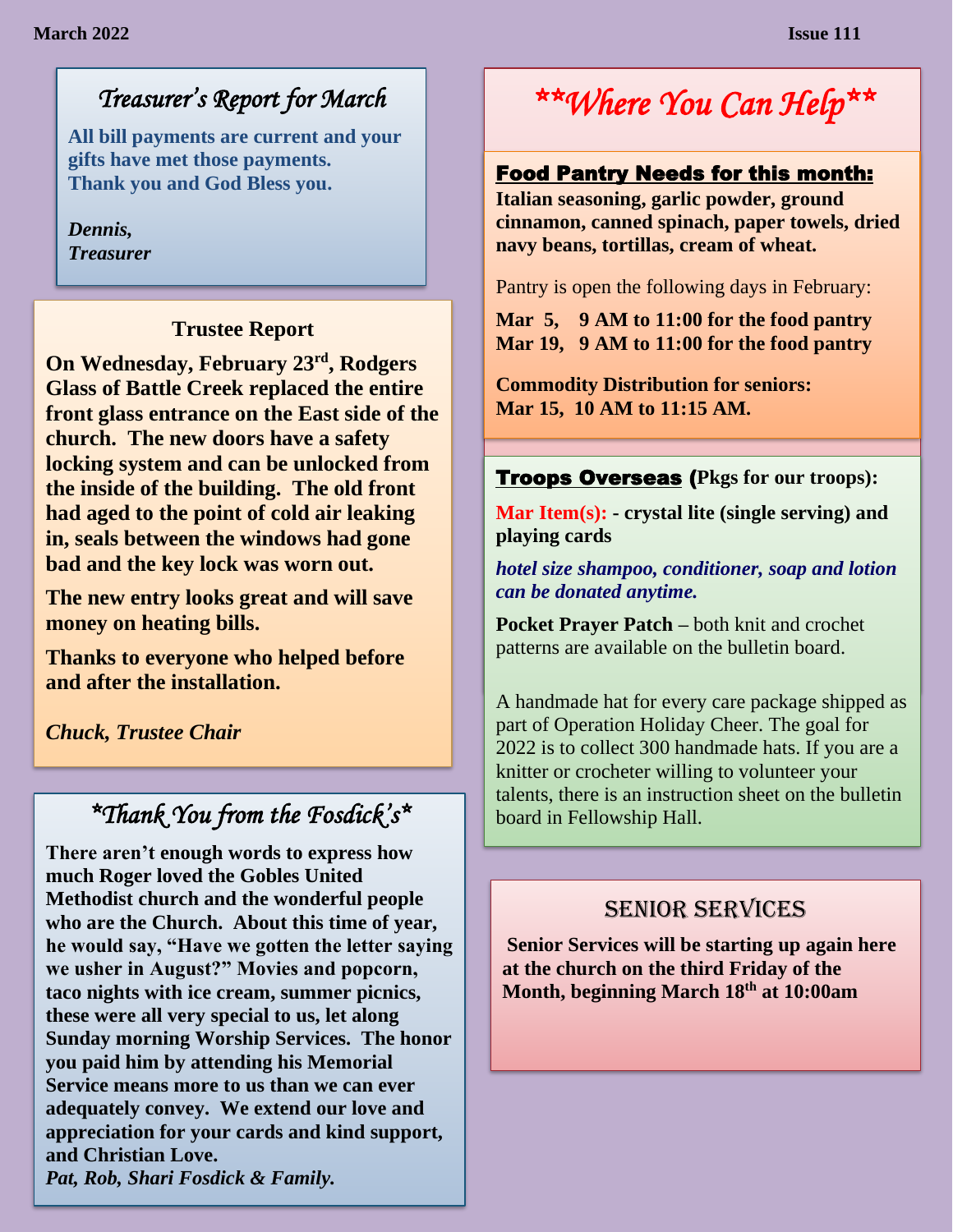| <b>Worship Servant Ministries</b>           |                    |                                                                  |                                           |  |
|---------------------------------------------|--------------------|------------------------------------------------------------------|-------------------------------------------|--|
|                                             | March              | Apríl                                                            | May                                       |  |
| Liturgist                                   | <b>Dale Siwula</b> | <b>Dee Clement</b>                                               | <b>Susan Barber</b>                       |  |
| <b>Greeters &amp;</b><br><b>Hospitality</b> | Deb & Dale Siwula  | <b>Bob &amp; Michal</b><br><b>Wiseley</b><br><b>Susan Barber</b> | <b>Donna Launius</b><br><b>Los Wesler</b> |  |

## MISSIONS

#### **THANK YOU**

We received a thank you from the Department of Health and Human Services of Van Buren County for our support and contribution to the 2021 Christmas Project. "Especially during a time of so much uncertainty and difficulty," our support was greatly appreciated and admired. We helped make it possible for these children to have a nice Christmas and they thanked us for our kindness and compassion.

#### **UMCOR Sunday is March 27, 2022**.

For more than 50 years, United Methodist congregations have been taking part in a special offering, laying the foundation for the [United Methodist Committee on Relief's ministry](https://www.umcmission.org/umcor) of relief and hope. UMCOR's work of alleviating human suffering around the world includes disaster relief and supplies, disaster risk reduction, health, and humanitarian development.

Gifts to the UMCOR Sunday offering (formerly One Great Hour of Sharing) cover UMCOR's costs of doing business. This helps UMCOR keep the promise that 100 percent of any gift to a specific UMCOR project will go toward that project, not administrative costs. The UMCOR Sunday offering is the primary funding stream for the administrative costs of UMCOR.

Because of UMCOR Sunday, when you hear about a disaster or humanitarian crisis and you give to UMCOR, you can be assured that one hundred percent of the money you designate goes toward people in need.

*Please prayerfully consider giving what you can to this worthwhile cause. "Truly I tell you, whatever you did for one of the least of these brothers and sisters of mine, you did for me." Matthew 25:40*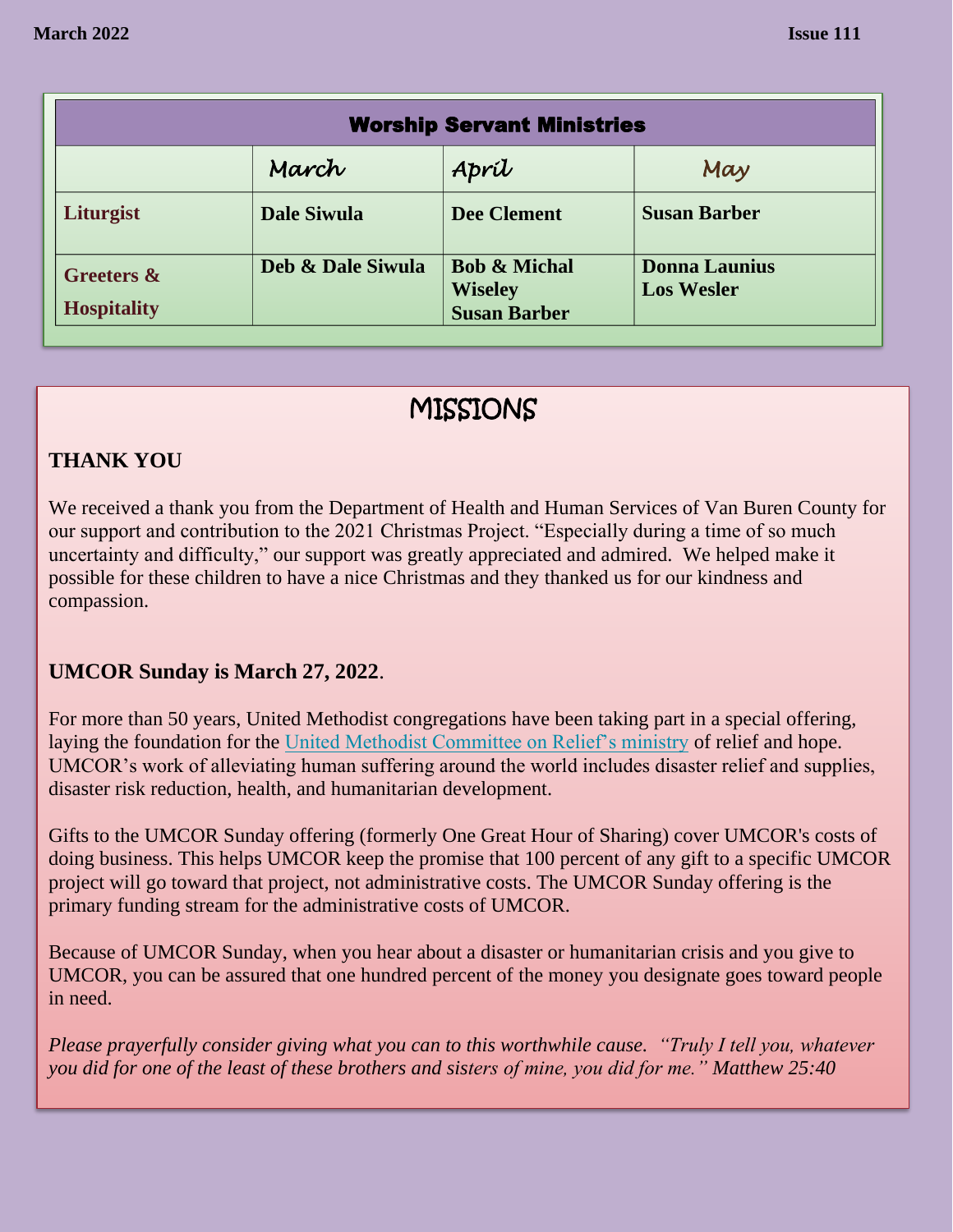| Be A Prayer Warrior Luke 21:36<br>Our Prayers for February, God Hears and Answers Prayers |               |              |  |
|-------------------------------------------------------------------------------------------|---------------|--------------|--|
| Virginia Shaw                                                                             | Environment   | Ukraine      |  |
| <i>Troy Wiggins</i>                                                                       | <b>Brylee</b> | Karen Hancox |  |
| Joanna Rendon                                                                             | Rob Forrest   |              |  |

| Thank you, Prayer Warriors,<br>Prayers Answered |                               |                              |  |
|-------------------------------------------------|-------------------------------|------------------------------|--|
| Scott                                           | New grandson Rumery<br>family | 99 years Lavern<br>Swinehart |  |

| Sympathy family of: |              |              |  |  |
|---------------------|--------------|--------------|--|--|
| Roger Fosdick       | June Hawkins | Milford Popp |  |  |
| Pat Ransom          |              |              |  |  |

| <i>Travel Prayers</i> |  |  |  |
|-----------------------|--|--|--|
| Σιια α<br>Litran      |  |  |  |





**Gilberta Evans Dorothy Healy Ruby Hyde Kit Hunsberger Marlene Krajewski John Smith Pat Wesseling Paul Weston MaryAnn Menck**

*Call, Email, Txt, Check your church directory for addresses and phone numbers*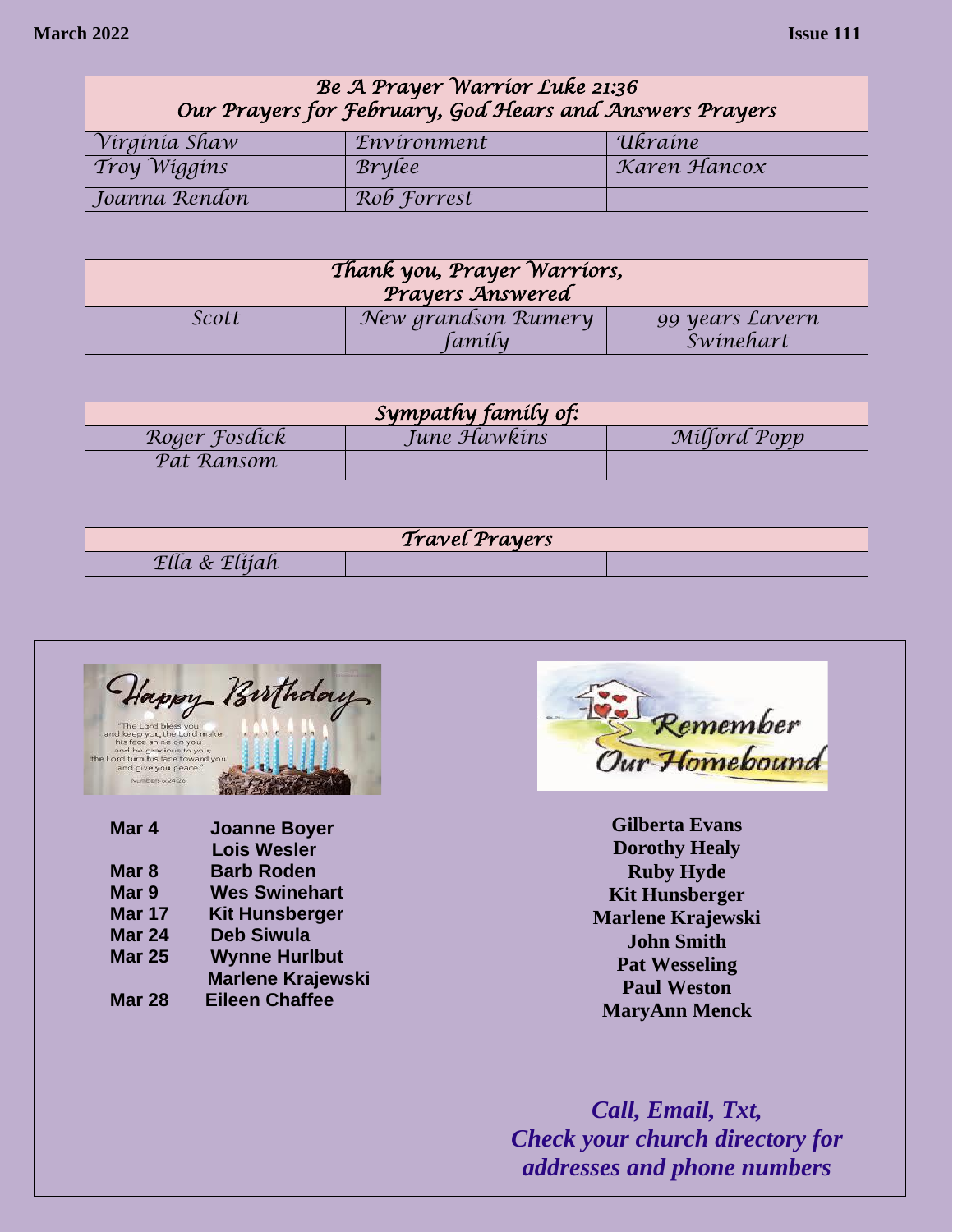#### **UPDATE FROM CARLY HANCOCK**

Shortly after arriving back to the Himalayas to staff a short term (6-month school), God made it very clear that this is where I am meant to be.

A prayer of mine has consistently been— "Lord, keep my heart tender towards you so that as you speak there is no other response but 'yes' from me." This yes is my favorite and one I feel most honored giving. I had previously been praying about what the timeline would be in moving, and would find myself worried I would miss out on Him speaking, but the Lord said so clearly "stay."

Since the day He had told me that this was what He had for me, the enemy has definitely tried to make me believe that I was making the wrong decision. He tried to attack my family, he has tried to scare me into leaving over and over. He even tried to prevent me from even coming— back in October when I injured my knee.

God has given me vision to start, run, and train the women here how to have programs for kids, and how to be teachers. I had thought that I needed to go back to the states, attend a university for four years and then move back out here when I am "fully equipped" but instead God had revealed the beauty of choosing online university and living and growing in relationship here as I pursue a degree. This way I will be able to learn language so that I am able train up women in their own language when I finally graduate university with a degree to my name.

With all of this being said, I believe that I will be here for AT LEAST the next five years—and beyond. To pioneer is no joke, and often doesn't come quickly. I am honored that God has asked me to partner with Him to create these opportunities. I am beyond honored and blessed to give Jesus my twenties in the mission field.

Once the DTS is completed, I will be moving into a home here, starting language classes, attending art school (because I will be here on a student visa), along with taking classes online to pursue my degree. I will be serving our base in the prayer room— leading worship and prayer meetings. I will be pursuing deep friendships within the community and go on outreaches to many surrounding villages. I will learn more about and fall deeper in love with Jesus- chase after Him with our long-term team, and really just love others the way He does! And this is just the beginning of what ministry will look like here!

#### **As I make this commitment to the Himalayas, I ask that you would pray about partnering with me financially, so that I am able to live here and continue to say yes to Jesus, and continue to dream and pioneer with him!**

If this is something you feel led towards, please email me at: [carlienoelle7@gmail.com](mailto:carlienoelle7@gmail.com) . This way I can give you more information and share with you what specifically you are giving towards!

**Blessings on blessings!!** 

**Carlie**